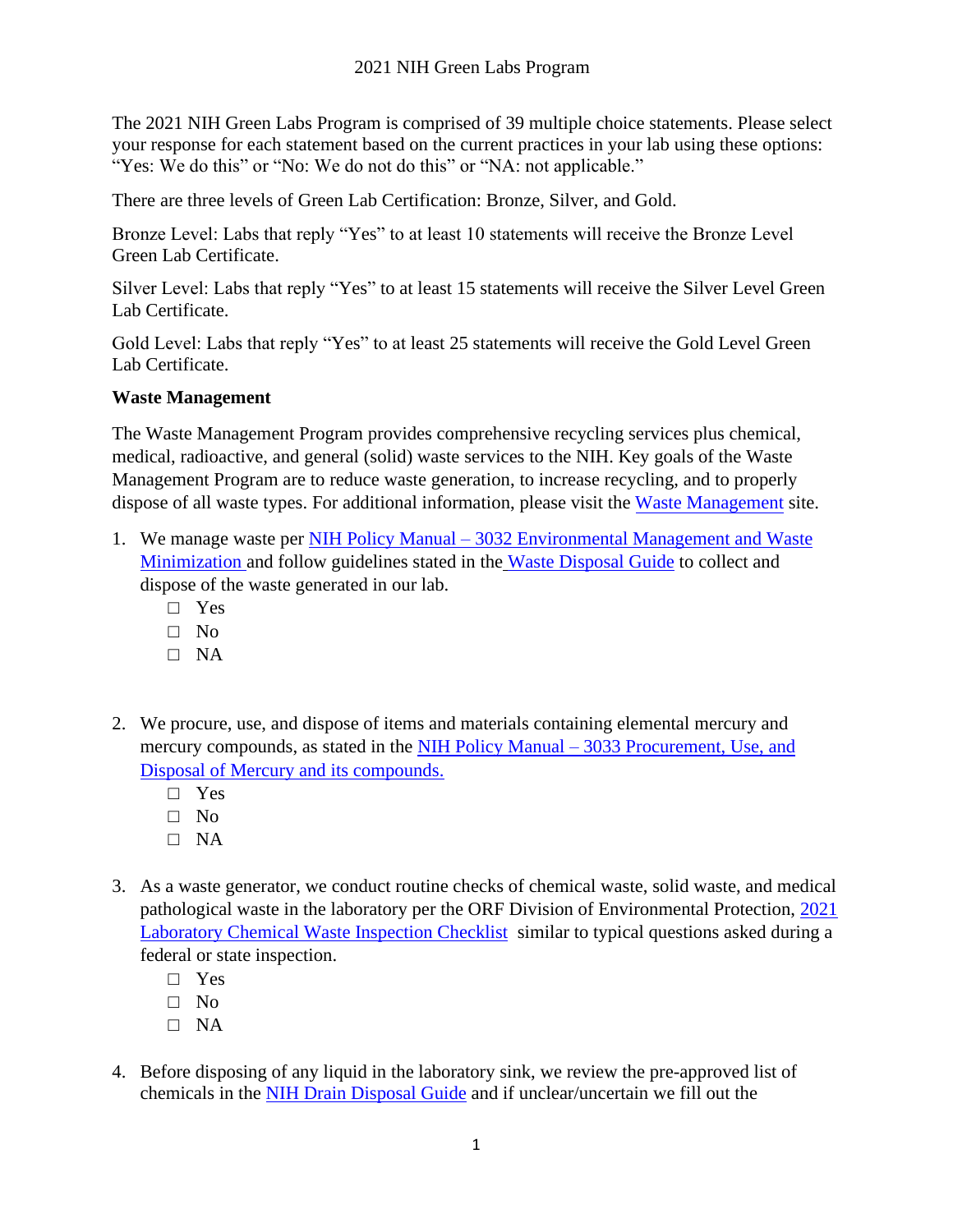# 2021 NIH Green Labs Program Draft for Review

Application [for Disposal of Specific Chemical Reagents to the Sanitary Sewer](https://spapps.od.nih.gov/sites/DEPAuthorizations/SitePages/Home.aspx) in order to obtain approval for safe disposal.

- □ Yes
- □ No
- □ NA

# **Chemical Waste**

Chemical waste includes non-radioactive chemical solids or liquids contaminated with hazardous chemicals. For guidance on chemical waste management, please visit the [Chemical Waste](https://nems.nih.gov/environmental-programs/Pages/Chemical-Waste.aspx) site. The NIH Chemical Waste Management program provides many opportunities for chemical waste reduction through various recycling [programs.](https://nems.nih.gov/programs/WM/Documents/CHEMICAL_WASTE_RECYCLING_PROGRAM.pdf)

- 5. We generate the following chemical wastes in our lab. Check all that apply.
	- □ Batteries
	- $\Box$  Empty chemical bottles
	- $\Box$  Chemical solvents (e.g., ethanol, xylene, formalin, histo-clear)
	- $\Box$  Silver from x-ray films, cassettes, and recovery units
	- □ Other, please specify [*Insert text box*]
- 6. We acquire chemical waste containers designed specifically for collecting and disposing of alkaline [batteries,](https://nems.nih.gov/programs/WM/Documents/BATTERY_RECYCLING.pdf) [empty chemical bottles,](https://nems.nih.gov/programs/WM/Documents/EMPTY_CHEMICAL_BOTTLES_RECYCLING.pdf) liquid chemical waste, and chemically contaminated gels through the NIH Chemical Waste Services (contact at 301-496-4710).
	- □ Yes
	- □ No
	- $\Box$  NA
- 7. We complete the [chemical waste tag](https://nems.nih.gov/Documents/Chemical_Waste_Tag_Guidance.pdf#search=chemical%20waste%20tag) including the hazard class pictogram selection in its entirety in order to properly dispose of liquid chemical waste. For more information on the new chemical waste tag, please watch this [video](https://web.microsoftstream.com/video/9dd64aaa-e811-4c1e-99a6-55a53f5871fa) and contact Division of Environmental Protection with any questions at 301-496-3537.
	- □ Yes
	- □ No
	- □ NA
- 8. We participate in the Surplus Chemical Redistribution Program to distribute sealed, unused, and unexpired chemicals (with proper labels and no sign of chemical or physical change) through [NIH FreeStuff.](https://stuff.nih.gov/Pages/Home.aspx)
	- □ Yes
	- □ No
	- $\Box$  NA
- 9. We participate in the [NIH Solvent Recovery Program](https://nems.nih.gov/programs/WM/Documents/Solvent_Recovery.pdf) to have chemical solvents purified for our re-use.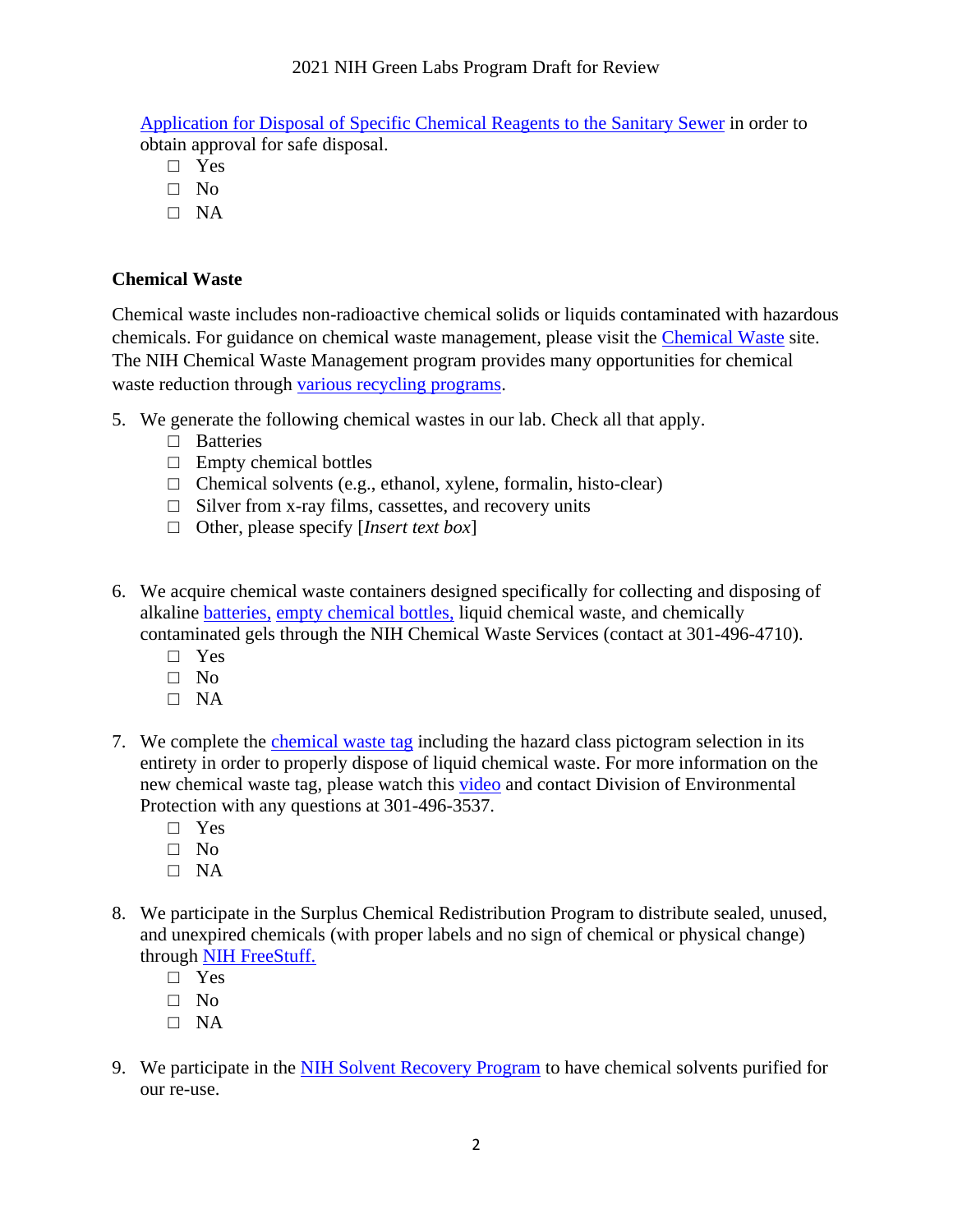- □ Yes  $\Box$  No
- □ NA

# **Medical Pathological Waste:**

Medical pathological waste (MPW) includes any waste with actual or perceived presence of pathogenic agents. This type of waste is generated through various animal and human studies and treatment protocols. Some MPW can be decontaminated and then disposed of as general waste. For more information, visit the [Medical Pathological Waste](https://nems.nih.gov/environmental-programs/Pages/Medical-Pathological-Waste.aspx) site.

10. Please indicate which types of MPW are generated in your lab.

- $\Box$  Waste containing or contaminated with infectious or pathogenic agent(s).
- □ Pathological waste including animal carcasses, anatomical waste (organs, tissue from humans or animals)
- $\Box$  Sharps containers (scalpels, razor blades, Pasteur pipettes, pipette tips, needles and syringes).
- $\Box$  Animal bedding contaminated with pathogenic agents which cannot be decontaminated through autoclaving.
- $\Box$  Any material potentially contaminated with cytotoxic drug(s): Empty cytotoxic drug vials, cytotoxic drug dispensing apparatus, patient care materials, towels, absorbent material, or similar materials.

11. We label MPW as "Special Handling" if it could contain the COVID-19 virus to alert the medical waste disposal staff.

- □ Yes
- □ No
- □ NA

12. When using MPW boxes, we firmly fold down the flaps of the MPW boxes before placing two plastic bags (one inside the other) and secure the bag tops fitted over the flaps. For more information, please review [packaging procedures](https://www.orf.od.nih.gov/EnvironmentalProtection/WasteDisposal/Documents/Medical_Path_Waste_9Dec2014_508.pdf) in the Waste Disposal Guide.

- □ Yes
- $\Box$  No
- □ NA

13. We do not overfill our MPW boxes. A filled box should not weigh more than 40 pounds or be more than ¾ full.

- □ Yes
- □ No
- $\Box$  NA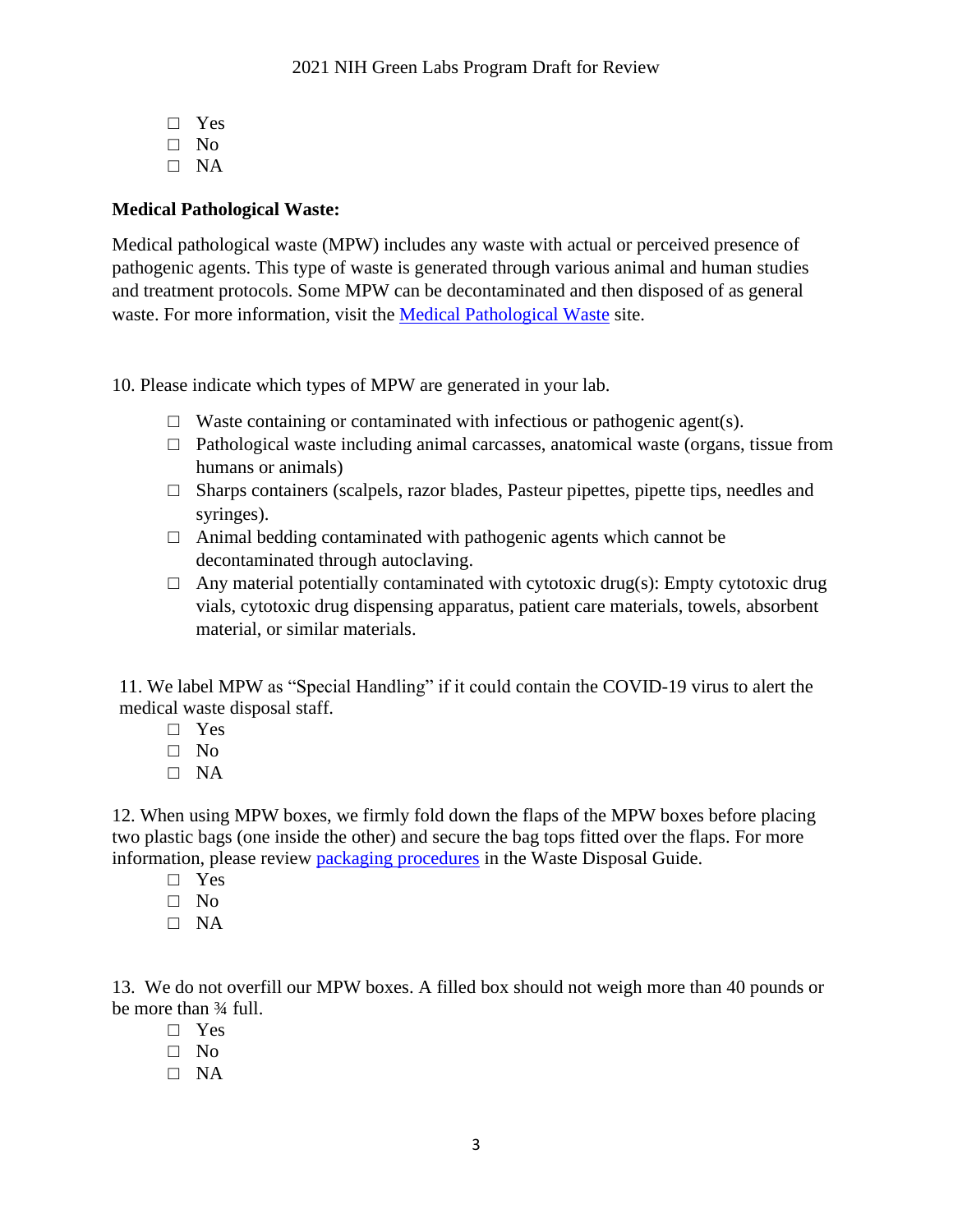14. For packaging MPW waste, we first tie/seal each plastic bag separately in the MPW box, then close the box, and provide our building and room number, the type of waste (pathological or non-pathological) as a label on top of the box.

- □ Yes
- □ No
- $\Box$  NA

# **General Waste**

General waste consists of materials free of any apparent pathological/infectious, radioactive or hazardous chemical contamination. For more information, visit the [General Waste site.](https://nems.nih.gov/environmental-programs/Pages/General-Waste.aspx)

15. We generate the following solid waste in our lab. Check all that apply:

- $\Box$  Soft plastics (e.g., grocery bags, Ziploc bags, air shipping pillows, bubble wrap).
- □ Pipette tip racks
- $\Box$  Toner and ink cartridges
- □ Cardboard
- $\Box$  Mixed paper products
- □ Electronics
- □ Equipment
- □ Appliances
- □ Furniture
- $\Box$  Other, please specify [Insert text box]

16. We [recycle](https://nems.nih.gov/environmental-programs/Pages/Additional-Recycling.aspx) soft plastics (e.g., grocery bags, Ziploc bags, air shipping pillows, bubble wrap). Please call Ecology Services, Inc. at (301) 402-6349 for more information.

- □ Yes
- □ No
- □ NA

17. We [recycle](https://nems.nih.gov/environmental-programs/Pages/Additional-Recycling.aspx) pipette tip racks, mixed paper products and ink and toner cartridges.

- □ Yes
- □ No
- □ NA

18. We surplus government-owned personal property, accountable and non-accountable properties for reutilization and recycling through our IC Property Custodial Officer (PCO) or [Property Accountability Officer \(PAO\).](https://nems.nih.gov/Documents/IC_PAO_List_Dec_2020.pdf) This includes items such as office equipment, appliances, electronics, etc. For more information, please refer to the [Personal Property](https://policymanual.nih.gov/26101-25-2-02)  [Management Guide.](https://policymanual.nih.gov/26101-25-2-02)

□ Yes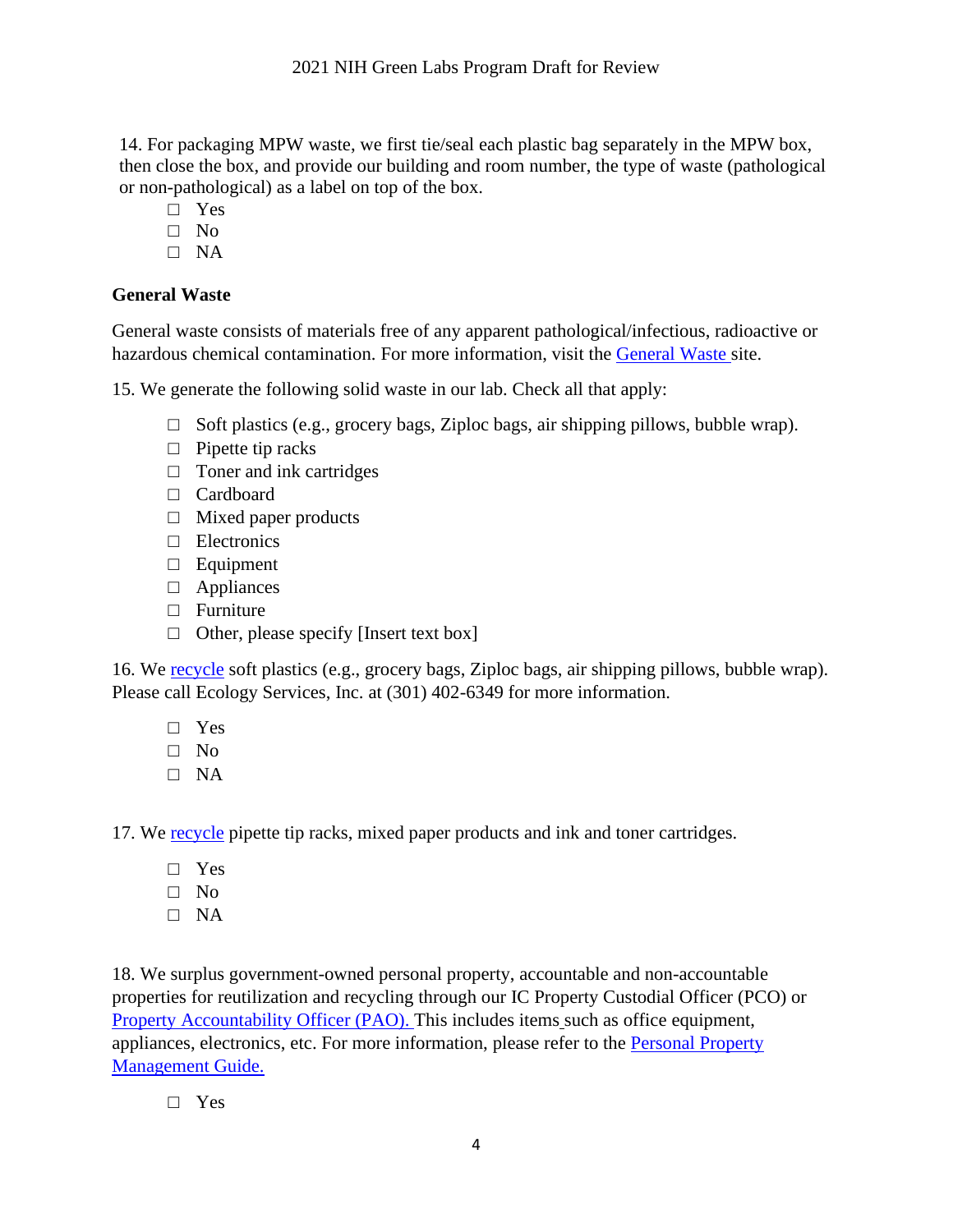- □ No
- □ NA

19. We recycle cardboard boxes. The best practice is to flatten the box and place next to the general recycling bins in the hallway or cardboard bins at the loading dock.

- □ Yes
- □ No
- □ NA

20. In accordance with the COVID-19 protocol, we properly discard face coverings (N95, surgical, cloth, and any other disposable masks) and gloves into [designated](https://nems.nih.gov/Documents/2020%20MPW%20Step%20Can%20Locations.pdf) step cans on campus.

- □ Yes
- □ No
- □ NA

### **Energy Conservation**

The NIH Energy Conservation program seeks to minimize energy consumption through energy use policies, best available technologies, proficient operations, and maintenance activities. For more information, please visit the **[Energy Conservation](https://nems.nih.gov/environmental-programs/Pages/Energy-Conservation.aspx)** site.

21. We use the following equipment/appliances in our lab. Check all that apply:

- $\Box$  Biosafety cabinets
- □ Autoclaves
- □ Ovens
- □ Orbital shakers
- □ Centrifuges
- □ Heat blocks
- □ Water bath
- $\Box$  Other, please specify [Insert text box]

22. We have purchase lab equipment/appliances that are energy-efficient products, such as [Energy Star appliances and instrumentation](https://www.energystar.gov/productfinder/) or Federal Energy Management Program [\(FEMP\)](https://www.energy.gov/eere/femp/search-energy-efficient-products) [designated products](https://www.energy.gov/eere/femp/search-energy-efficient-products) per the [Federal Acquisition Regulations.](https://www.gpo.gov/fdsys/pkg/CFR-2011-title48-vol1/pdf/CFR-2011-title48-vol1-sec23-204.pdf)

- □ Yes
- □ No
- $\Box$  NA

### **Freezer Management**

[NIH Manual Chapter 26101-16](https://policymanual.nih.gov/26101-16) details how to manage ultra-low temperature (ULT) freezers at the NIH to increase freezer reliability and decrease energy consumption. Please click on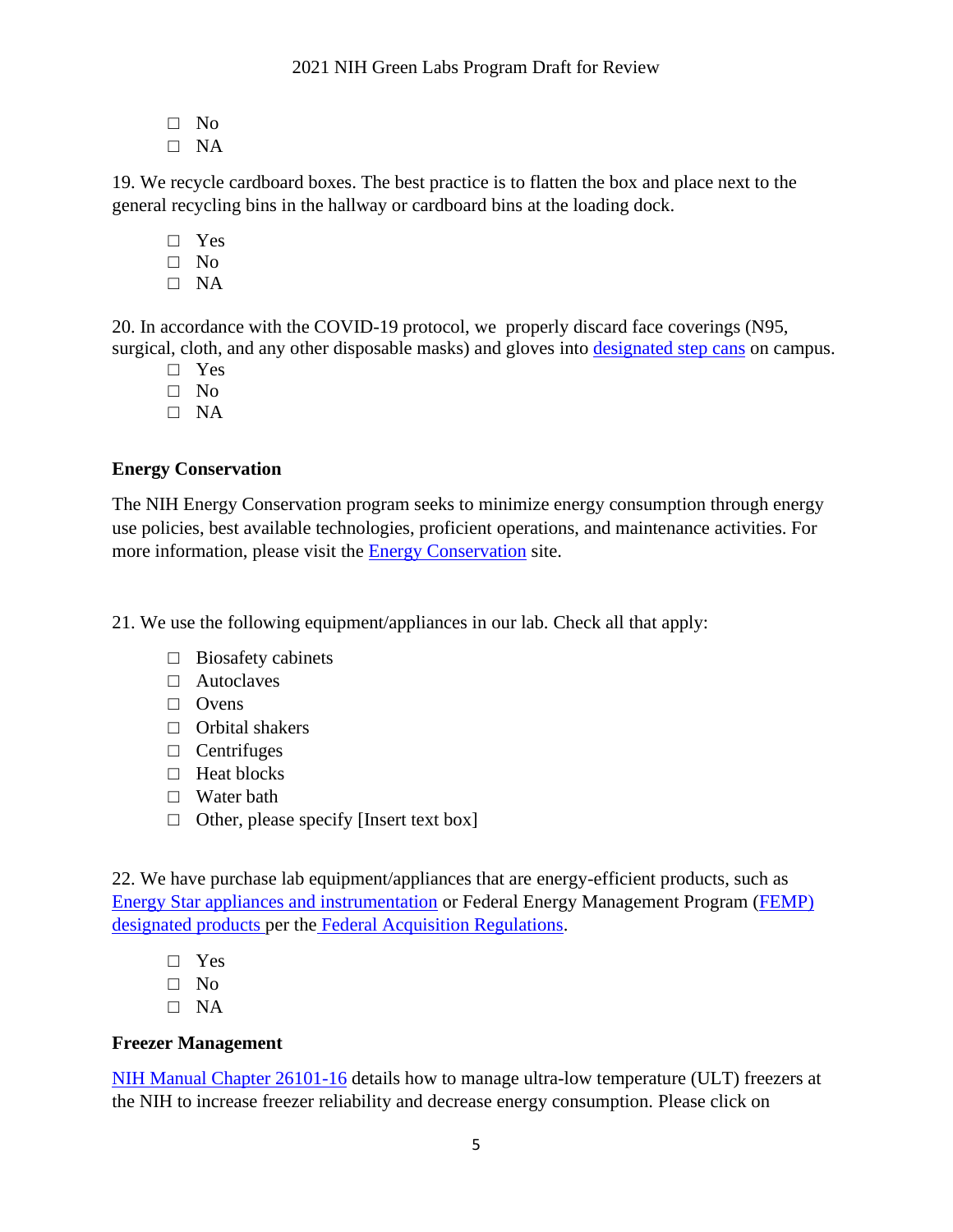#### 2021 NIH Green Labs Program Draft for Review

the [video](https://www.youtube.com/watch?v=RCxcx_Qm2X8&feature=youtu.be) to learn how to perform a user level preventative maintenance. For more information, visit the [Freezer Management](https://nems.nih.gov/programs/Pages/NIH-Ultra-Low-Temperature-Freezer-Policy.aspx) site.

- 23. We manage all ULT freezers per [NIH Policy Manual Chapter 26101-16.](https://policymanual.nih.gov/26101-16)
	- □ Yes
	- $\neg$  No
	- □ NA

#### 24. We participate in the [NIH Freezer Challenge.](https://nems.nih.gov/programs/Pages/Freezer-Challenge.aspx)

- □ Yes
- □ No
- □ NA

25. We report freezer failures in the [NIH Freezer Failure Database.](https://orfweb.od.nih.gov/sites/dep/ULTFFT/Lists/ULT%20Freezer%20Failure%20Tracker/NewForm.aspx?Source=https%3A%2F%2Forfweb%2Eod%2Enih%2Egov%2Fsites%2Fdep%2FULTFFT%2FLists%2FULT%2520Freezer%2520Failure%2520Tracker%2Foverview%2Easpx)

- □ Yes
- $\neg$  No
- □ NA
- 26. We request a loaner freezer(s) by filling out the [DSEIS Work Request form](http://serp.od.nih.gov/dseis/) or calling at (301) 496-4131 when needed.
	- □ Yes
	- $\Box$  No
	- □ NA

#### **Water Conservation**

The NIH Water Conservation program seeks to optimize water consumption through water usage policies, best available technologies, operations and maintenance. For additional information, visit the [Water Conservation](https://nems.nih.gov/environmental-programs/Pages/Water-Conservation.aspx) site.

- 27. We follow the NIH guidance for maintaining [wet lab photoprocessing units](https://nems.nih.gov/environmental-programs/Pages/Photographic-Dark-Rooms-at-the-NIH.aspx) (dark rooms) in accordance with the Washington Suburban Sanitary Commission (WSSC) and USEPA regulations.
	- □ Yes
	- □ No
	- □ NA
- 28. We have adopted best management practices in our lab to conserve water. Check all that apply:
	- $\Box$  Close the autoclave door after removing items to prevent loss of heat and steam.
	- □ Condense autoclave loads.
	- $\Box$  Turn off water baths when not in use.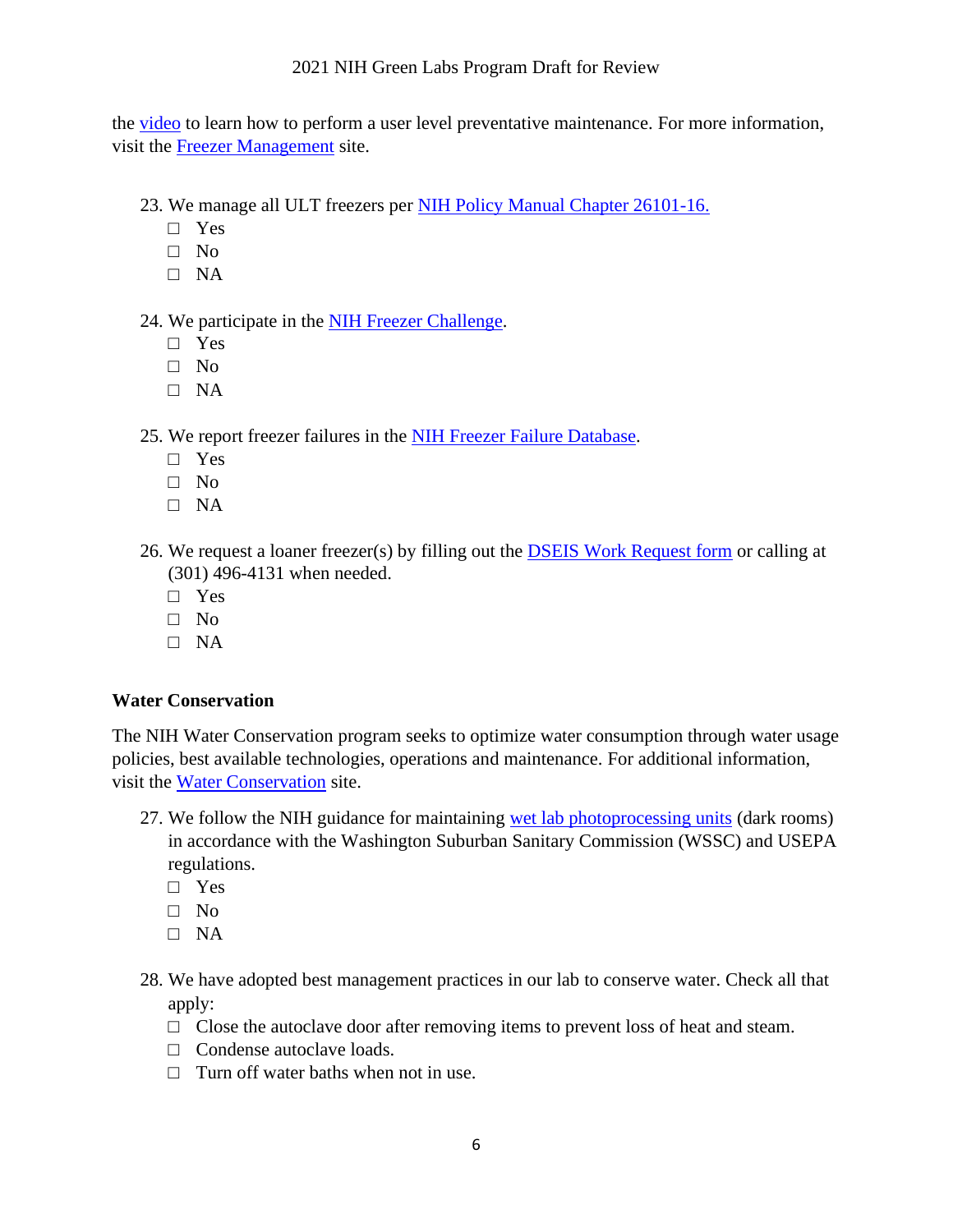- $\Box$  Request building maintenance staff to repair leaks and malfunctioning faucets and machines. For a routine maintenance service request, please call 301-435-8000.
- $\Box$  Plan a small-scale experiment first to optimize resources, such as water and media.
- $\Box$  Other, please specify: [Insert text box]

# **Green Chemistry**:

The USEPA defines green chemistry as the design of chemical products and processes that reduce or eliminate the generation of hazardous substances. Please visit the [USEPA Green](https://www.epa.gov/greenchemistry)  [Chemistry](https://www.epa.gov/greenchemistry) site to learn more about the basics of green chemistry.

- 29. We incorporate the [12 Design Principles of Green Chemistry](https://www.acs.org/content/acs/en/greenchemistry/principles/12-principles-of-green-chemistry.html) when planning experiments.
	- □ Yes
	- $\Box$  No
	- □ NA
- 30. We encourage our laboratory vendors to obtain My Green Lab's [ACT](https://act.mygreenlab.org/) label for laboratory products. Please contact [My Green Lab](mailto:info@mygreenlab.org) for more information.
	- □ Yes
	- □ No
	- $\Box$  NA
- 31. We keep an updated chemical inventory and refer to this list before purchasing an item.
	- □ Yes
	- □ No
	- □ NA
- 32. We check the [NIH FreeStuff](https://stuff.nih.gov/Pages/Home.aspx) website and review the inventory list, which is circulated regularly by the [Lab Manager's](mailto:LOCL-L@list.nih.gov) and [Greenserv](mailto:GREENSERVE-L@list.nih.gov) listserves.
	- □ Yes
	- □ No
	- □ NA
- 33. We participate in the NIH Intramural Research Program, [Collaborative Research](https://crex.nih.gov/users/sign_in)  [Exchange](https://crex.nih.gov/users/sign_in) (CREx) to utilize core facilities and shared resources.
	- □ Yes
	- □ No
	- □ NA

### **Communication and Outreach**

Communication and outreach are essential to the successful implementation of environmental programs at the NIH. This ensures the largest audience can be reached and provides the largest